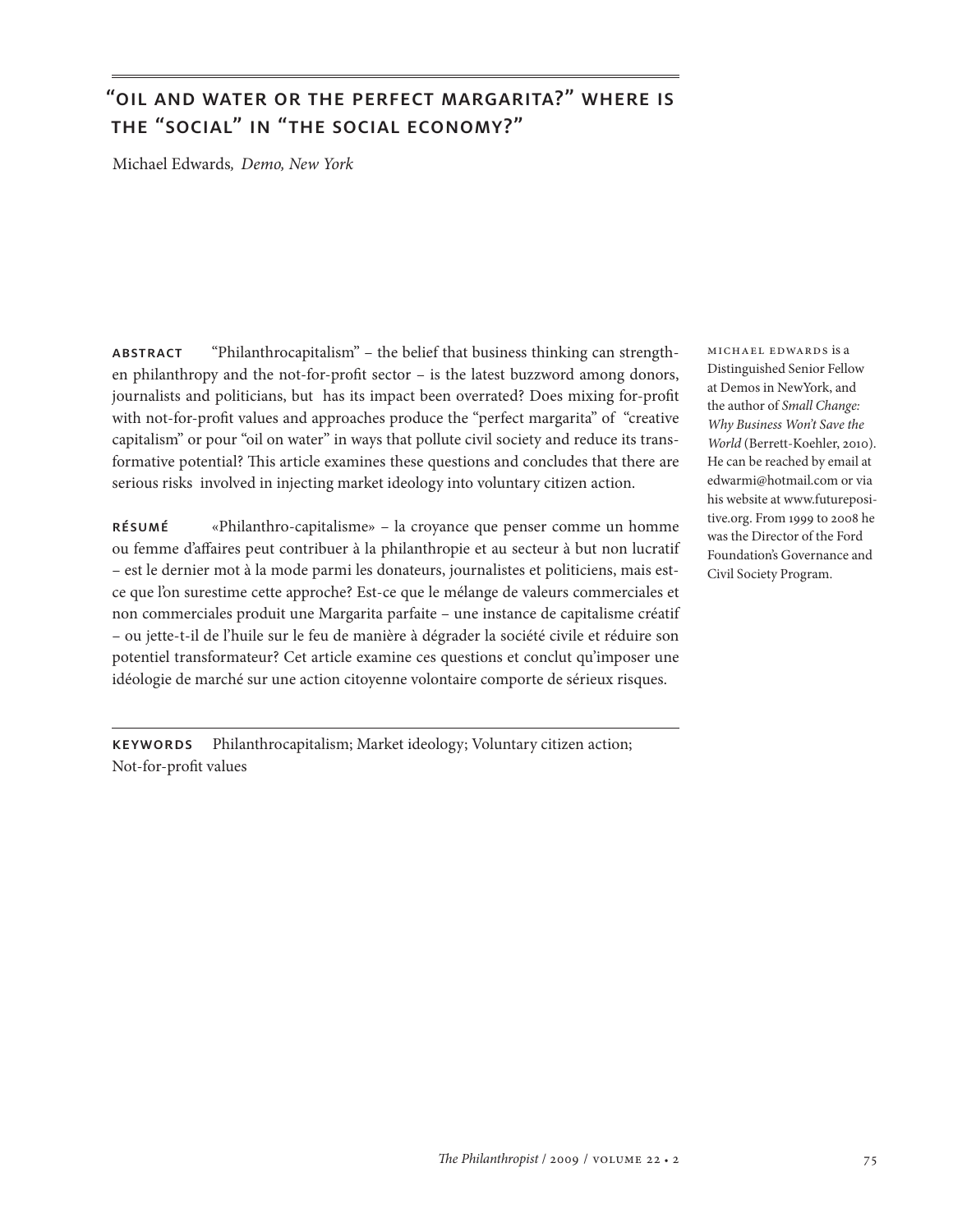*The following article is an edited version of a presentation given by Michael Edwards to the Association of NonProfit and Social Economy Research Annual Conference in Ottawa on May 28th, 2009.*

the first thing i want to do is to get something off my chest about my new radiant heating system, which was designed and installed by a plumber who is also a friend, a neighbor of mine in Swan Lake, the small town where I live with my wife in upstate New York. My wife and I thought that by employing a neighbour who was also a professional contractor we would get the best of both worlds – guaranteed quality at a lower price – ignoring the admonition never to do business with one's friends. In reality we got the reverse – a heating system with forty percent less radiant tubing than the minimum required but, because of our feelings toward our friend and his family, we didn't feel able to cut him loose, ending up in a messy dispute that couldn't be satisfactorily settled either through the disciplines of the market or the solidarity of social bonds.

Why am I telling this story? Because I want to emphasize the fact that mixing the different rationalities of friendship and the market; re-combining the logics of exit, voice, and loyalty, as Albert Hirschman put it many years ago; financing social change activities through commercial revenue-generation; and injecting business thinking into philanthropy and the not-for-profit sector – which are all variants of the same process and philosophy – carry risks as well as opportunities, costs as well as benefits.

Understanding , analyzing, publicizing, and debating these costs and risks to a far greater degree than is visible at present is, I think, the key to moving the social economy conversation forward successfully, rather than becoming lost in the hype, exaggeration, and self-serving ideology that colours much talk about these issues today, at least outside the university. Hence the title of my talk, which comes from a pamphlet I published last year called "Just another Emperor?" By mixing these different rationalities together, are we producing the "perfect margarita" of "creative capitalism" or pouring "oil on water" in ways that pollute civil society and reduce its transformative potential? That's the question, and unless we are clear on the answer, we may find ourselves facilitating the rise of the economic society rather than the social economy. The consequences of that would, I think, be profound, in terms of a society driven by finance and defined by economics instead of an economy transformed – or at least held accountable – by social or civil society values and priorities.

Turning to the other part of my title, at least part of the answer to this question lies in being clearer and more rigorous about the meaning of the "social" in the phrase "social economy." Does it refer to a part of society – disadvantaged or lower-income social groups – identified as targets for individual access- and asset-building strategies? Or to the social structures, power relations, and strategies for collective action and political mobilization that historically have underpinned large-scale social progress for these groups in both industrialized and developing societies? Or does it refer to some new combination of the two, and, if so, can we really "have our cake and eat it?"

All of us are here today, I would guess, because we are convinced that new pathways to social progress can be found in creative encounters between civil society, government, and the market, and because we think this could and should be a genuinely emancipato-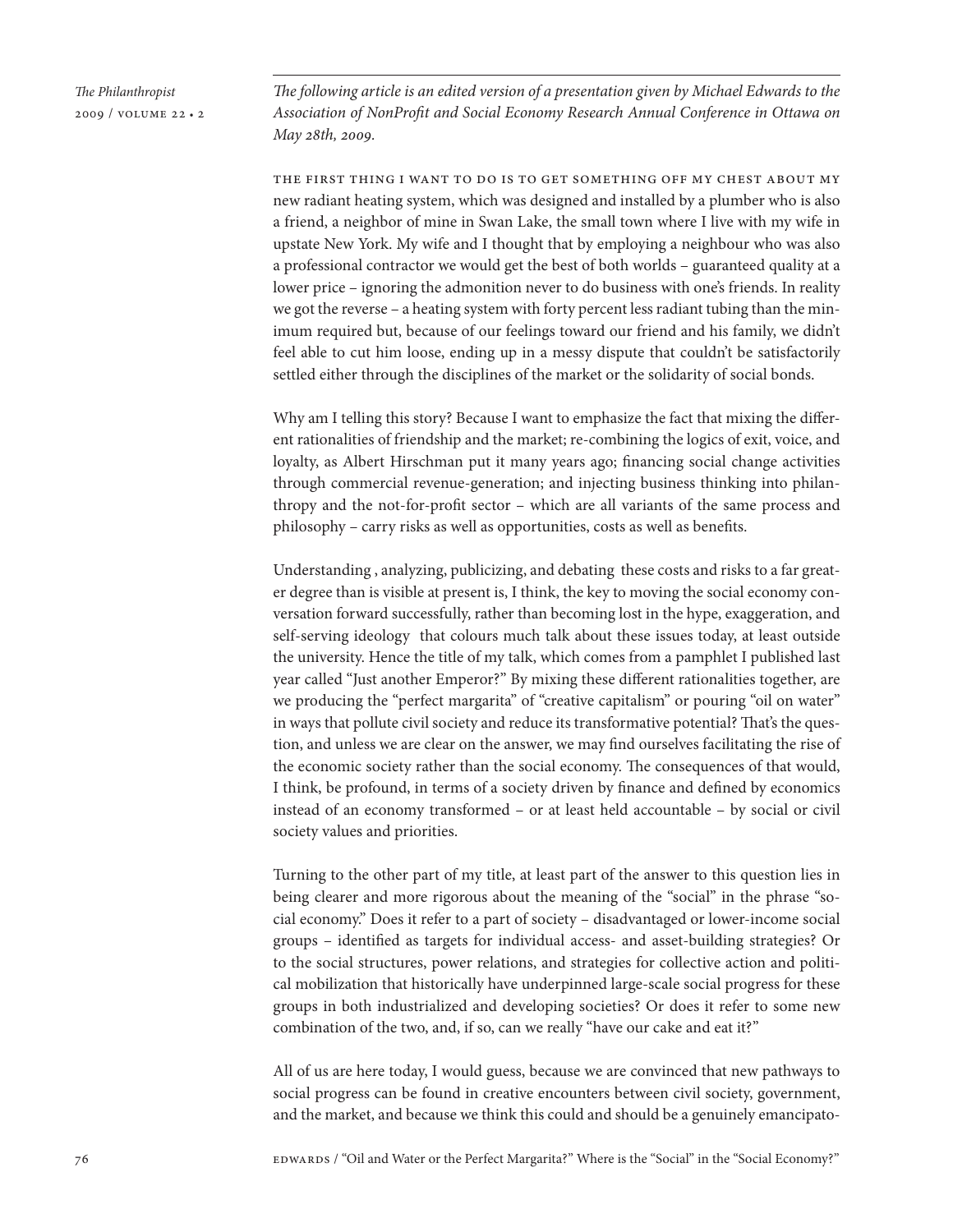ry project. I share that view, but I also worry that this agenda is being overly-influenced by powerful interest groups in ways that divert attention away from the deeper changes that are required to transform society, screen out difficult but vital questions for research and policy-making, reduce decision-making to an inappropriate bottom line, and lead us to ignore the costs and trade-offs involved in extending market mechanisms into the social world. And if I am right, I think this represents a call to action for the academic community just as much as to practitioners, funders, and the media.

But am I right? Many commentators think not and see the rise of "philanthrocapitalism," as Mathew Bishop of The Economist calls it, as a tremendously positive phenomenon. Bishop applies this label to at least three developments that he sees as inter-connected: the new generation of mega-rich, business-savvy, and celebrity philanthropists like Bill Gates and Jeffrey Skoll; the use of the market to pursue social goals through social enterprise, social entrepreneurs, and corporate social responsibility; and the application of business thinking to strengthen nonprofit organizations and foundations, which he sees as sloppy and wasteful under-performers.

Lumping these different things together may obscure more than it reveals, but the philanthrocapitalists are not shy about their claims, declaring their intention in books, blogs, and speeches to be "changing" or "saving the world." As Oracle founder Larry Ellison puts it, "the profit motive could be the best tool for solving the world's problems," a confidence echoed by many others, and one that does not seem to have been dented by a worldwide financial crisis that has shown many businesses to be incapable of fixing themselves, never mind fixing anyone else.

I first became worried about philanthrocapitalism while sitting at my desk at the Ford Foundation in 2007, receiving phone call after phone call, e-mail after e-mail, that extolled the virtues of business thinking for the nonprofit sector and the superiority of market mechanisms for social change, sang the praises of a new and more dynamic generation of social entrepreneurs and venture philanthropists, and – at least by omission – underplayed the good if imperfect things that foundations and civil society groups, cooperatives, and community economic development associations had been doing for many years, with lots of quiet successes and some spectacular ones, like the achievement of civil rights and the rise of environmentalism.

Neither was I persuaded by claims that these new actors and approaches were actually achieving better results, at least in social terms, though they were clearly increasing access among lower-income groups to goods, services, jobs, and other assets that create social and environmental value at a price point that is affordable to the poor and still makes a profit – think of micro-credit loans, "Bottom-of-the-Pyramid" interventions, solar-rechargeable light-bulbs, low-cost laptops, new vaccines against malaria, workforce training programs, Hollywood films with a positive message, and so on. These are important experiments, but the evidence shows that few are truly self-sustaining, failure rates are high, and trade-offs between social and financial goals are well nigh universal. For example, a recent survey of 25 joint ventures in the United States by SEEDCO showed that 22 "had significant conflicts between mission and the demands of corporate stakeholders," and that the two examples that were most successful in financial terms deviated most from their social mission – reducing time and resources spent on advocacy,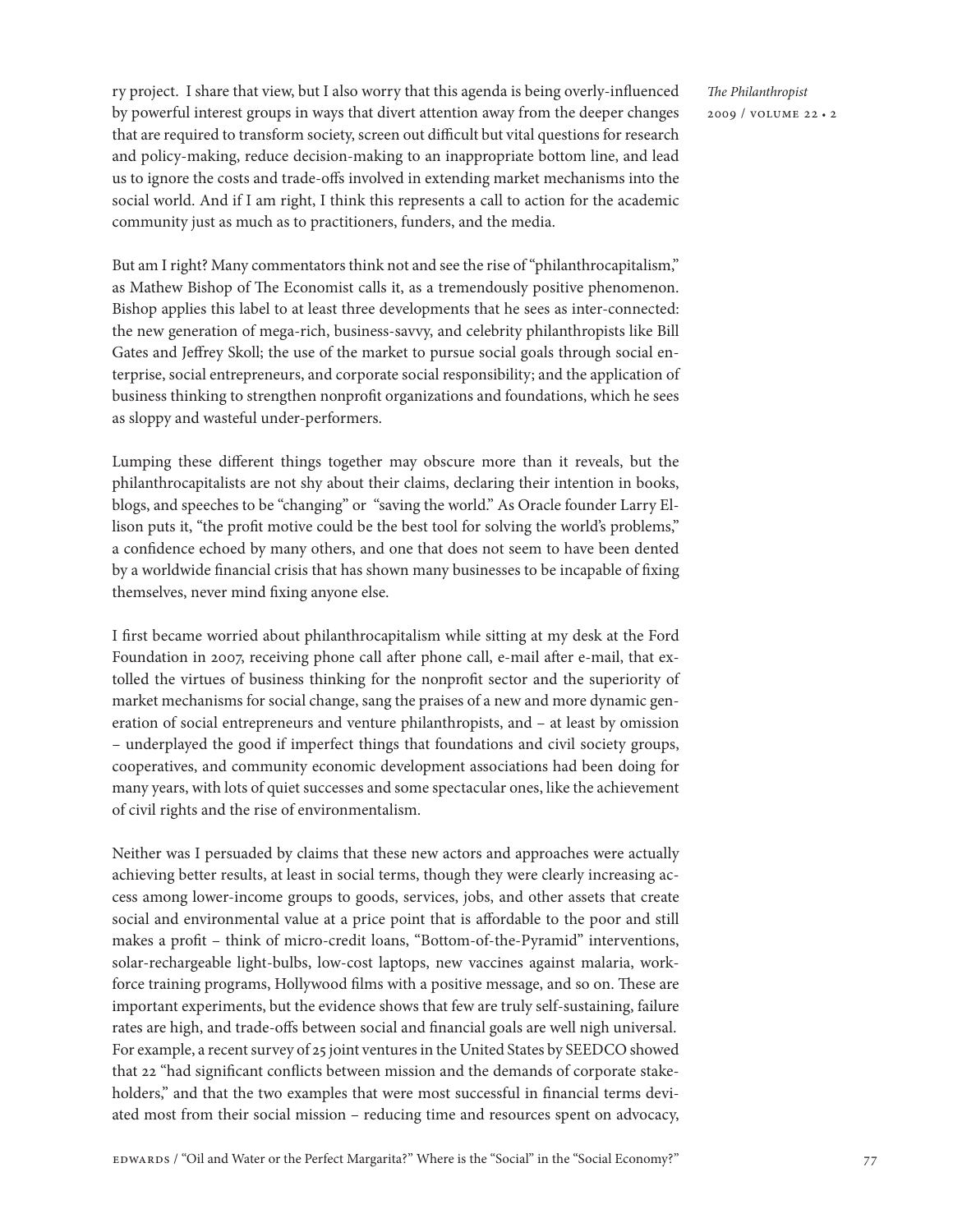weeding out clients who were more difficult to serve, and focusing on activities with the greatest revenue generating potential – which is not a surprising conclusion to anyone who has worked in a nonprofit that is encouraged to play by for-profit rules.

So, while it is perfectly possible to use the market to extend access to useful goods and services, by itself this rarely leads to social transformation. The reason is pretty obvious: transformation – systemic changes – involves social movements, politics, and government, which these experiments generally ignore.

Much of this movement isn't even new, particularly in the world of international development where I've been working for the last 25 years. While at the World Bank in the late-1990s, I had been through the "social capital experience," as some of us called it, another attempt to reduce the complexity and contestation of social phenomena to economic valuations so that donors could invest in something new and shiny, and measure the short-term returns in a way that satisfied their paymasters or constituents. In fact I was digging out some old World Bank papers for another project recently and came across a couple of internal memos written by the excellent David Ellerman, who at that time worked as an adviser to the Chief Economist, Joseph Stiglitz. I thought they were just right for the argument I want to make so I'm going to quote them at some length.

"This section of my comments (on the World Development Report)," writes David, "relates… to its use of the language of 'social capital' and 'social assets'– a discourse that I find yields little insight into the relevant problems, serves as a trendy cover for much pedestrian thinking, and diverts intellectual attention away from more promising approaches."

You can see why he got on with Stiglitz and why both of them, like me, didn't last long at the Bank! He continues:

In recent years, political scientists, sociologists, organizational theorists, and anthropologists have been tempted to 'economize' their discussion of social structures so that economists will be able to partially understand what they are getting at and will thus be more willing to 'play ball' with these other social scientists. This asset-talk is misleading in the context of pro-poor strategies due to one fundamental fact. The strength of the poor lies not in their assets but in their numbers, and that strength is made effective through the democratic political process and through representative pro-poor associations.

Here's another salvo on the Bank's proposed "Social Protection Sector Strategy":

"I find this document to be rather strange both in what it considers and in what it leaves out. One thing it leaves out is any social organization of the poor or of working people; there is only the state on the one hand and the individual or family portfolio management of market-based assets on the other. Any reference to intermediary organizations of the poor themselves or their social allies is either perfunctory, parenthetical, or absent. This is a world with no rural cooperatives, no self-help associations, no tenant unions, no land-rights organizations, no adult education associations, no labor unions, no welfare rights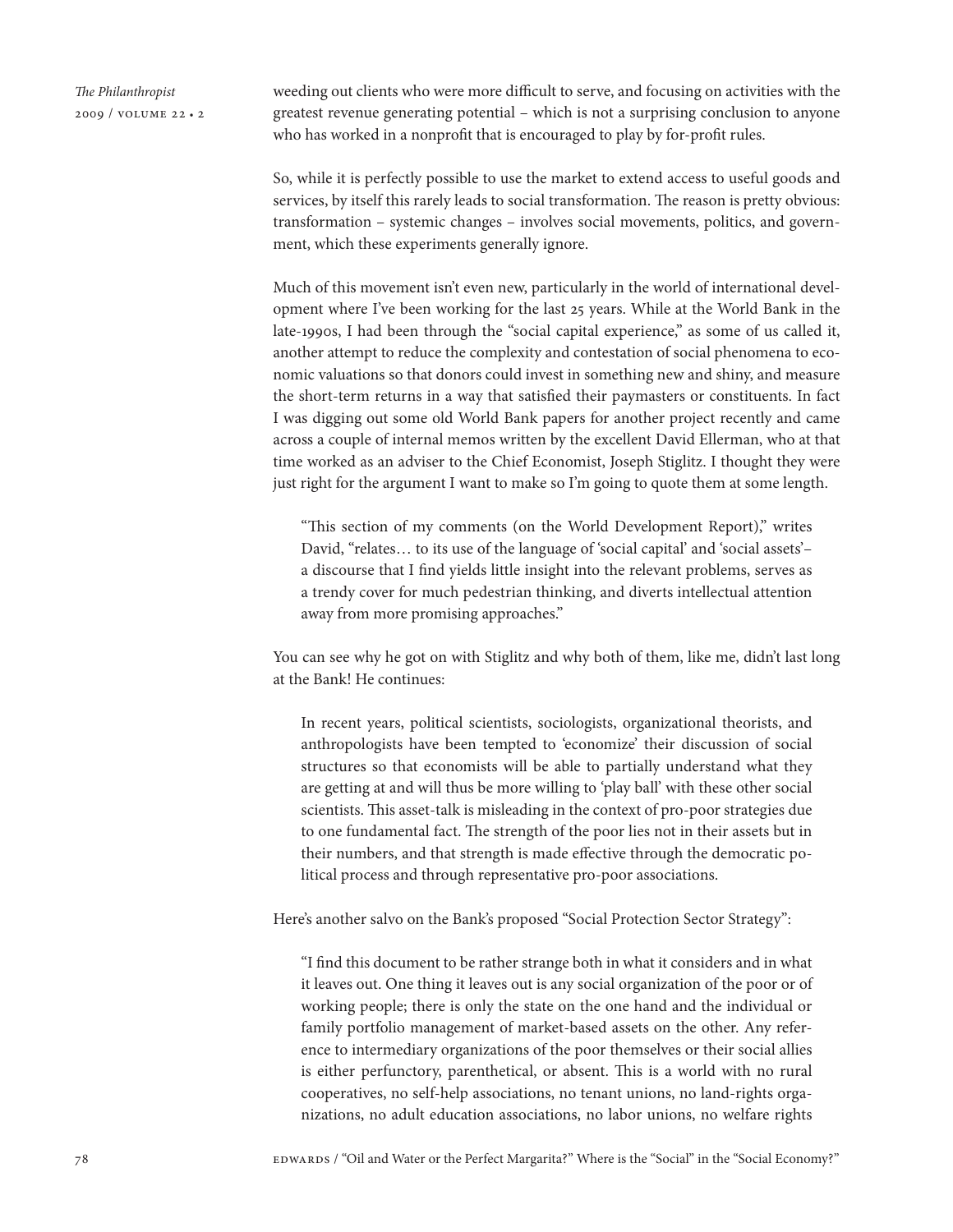a reference to Robert Putnam's thesis which had just been published at the time.

As I delved into the phenomenon of philanthrocapitalism, I heard many echoes of these thoughts: social activists are replaced by social entrepreneurs; collective action is replaced by household asset-building; politics are replaced by technocracy; mutuality is replaced by individualism; co-operation is replaced by competition in "social capital markets"; negotiated measures are replaced by standardized "social returns on investment"; citizens and their rights make way for customers, clients, or consumers; economic and political empowerment is defined as having more choice between suppliers; and the pressure to scale-up quickly in order to lower unit costs begins to dominate the slow, careful, and messy work of grassroots development and civic engagement.

Such ideas are not inherently wrong, but they are certainly inaccurate as generalizations about the social economy and how best to support it, and are perhaps only applicable to particular groups doing particular things, a point I'll return to in a moment. Has anyone actually considered, still less evaluated, the impact of these changes on the health and performance of the complex ecosystems of organizations, values, and relationships that make up civil society in and across different contexts? If not (and I'm pretty sure the answer is "no"), shouldn't we be more sanguine about going even farther and faster down this road?

We don't have conclusive evidence of the damage they might create, but we do see some worrying signs, at least in the United States where I am most familiar with the evidence. They include year-on-year declines in volunteering (excluding government-induced schemes) and the general dilution of "other-directed" behaviour; increased inequality within civil society between established groups doing things that large investors like and others doing things that are unpopular; widening gaps between nonprofit intermediaries and those on whose behalf they claim to act as democratic accountability is eroded; the increasing difficulty faced by smaller, grassroots associations and coalitions in advocacy and fundraising; and increased control or attempted control by donors over the activities of the organizations they support.

Will these trends undermine civil society's transformative potential by reducing the ability or willingness of citizens' groups to hold public and private power accountable for its actions, generate alternative ideas and policy positions, push for fundamental changes in the structures of power, represent a different set of values and motivations based around co-operation and solidarity, and organize collective action on a scale large enough to force through long-term shifts in politics, economics, and social relations? Welcome to "civil society-lite" – the natural consequence of the continued commercialization of the not-for-profit sector.

So what should we do? I think our first task is to build a body of theory that can address all these potential conflicts, trade-offs, and contradictions, and so help us to identify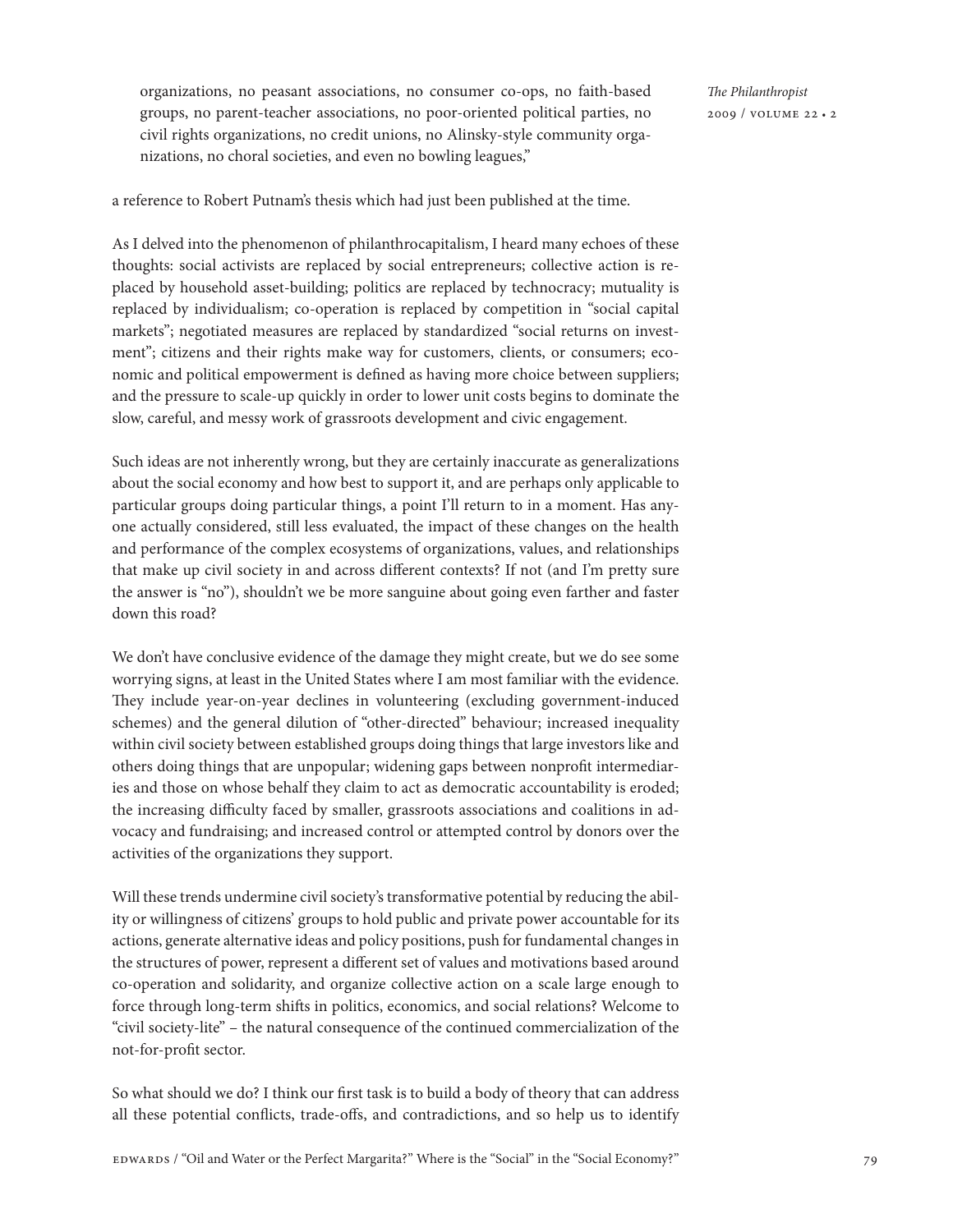

when the introduction of market mechanisms is likely to be helpful to social goals of different kinds and when it is likely to be harmful. As far as I can see, the theory of "blended value" that underpins much current experimentation is not a theory at all, but simply a set of assumptions that claim either that there are no negative consequences of mixing different rationalities or that those consequences are insignificant. It's true that all organizations produce different kinds of value in varying proportions – financial, social, and environmental – whether they are citizens' groups or businesses. It's also true that these proportions can be changed or "blended," but not without real implications for those forms of value that are reduced, challenged, or contradicted in return.

That was the experience of the SEEDCO study I mentioned earlier, and of just about every other scholarly study I've been able to find. And it was the experience of an earlier generation of organizations that started off with a social purpose and steadily lost it as they became more embedded in the market, like mutual aid societies in the late nineteenth and early twentieth centuries, or building societies in the UK prior to their recent collapse, or Fannie Mae and Freddie Mac in the United States today. Over time, the profit motive comes to dominate social concerns, leading to a tragi-comic farce of de- and re-nationalization as the only way to preserve a social focus, always, of course, at taxpayers' expense.

What might this body of theory look like? Imagine experiments in the social economy as pearls strung out along a necklace. At one extreme are activities that require a complete separation between market and non-market rationalities in order to secure the desired social impact in the deepest sense of that term, like community organizing and promoting the accountability of market and other economic interests. At the other extreme are fully integrated activities with no significant social costs, like the pre-purchase of new vaccines in order to lower prices and maintain enough profitability to engage in the necessary research and development. And in the middle we find a whole range of activities utilizing different combinations of service-delivery, asset building, collective action, capacity development, and other strategies to maximize the benefits and minimize the costs of experiments in the social economy. This is the area where there is the most potential room to maneuver, but about which (I would argue) we know comparatively little. It contains a huge array of social enterprises, social entrepreneurs, social innovators, co-operatives, community banks, traditional nonprofits, and other civil society groups, and I suspect between and across them we will find many more patterns and common denominators than we have identified to date, once we are more explicit about the social lens we want to train on their activities.

Most interesting of all, I suspect, are those groups that deliberately set out to use the power of the market while simultaneously altering patterns of consumption, production, ownership, and distribution – groups that aim to transform social and economic systems rather than simply enable more people to participate in those we have already. They include new business models built around the commons, community benefit agreements and worker-controlled firms, co-operatives like Mondragon (still doubling in size every ten years though virtually forgotten in the race towards philanthrocapitalism), and new ways of sharing resources with each other, like mutual funds that pay dividends to everyone, an idea recently put forward by Peter Barnes, the co-founder of Working Assets. Unfortunately, these are not the ideas that are most favoured by the new foundations or by most social entrepreneurs.